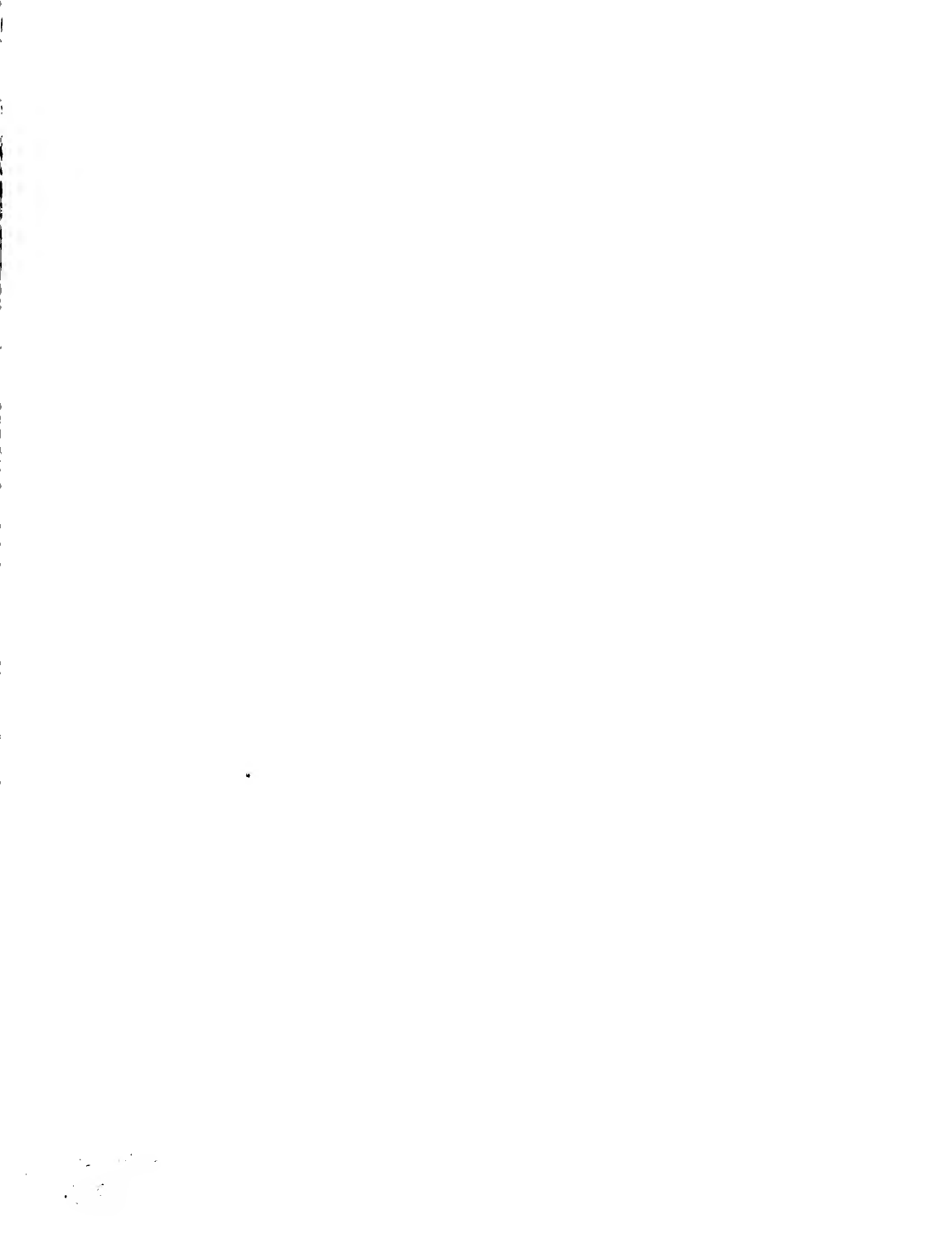State Senate - Third Essex District

Special State Primary March 22, 1983

Democratic Primary

| Cities and Towns | َع۔<br>Howard Camuso,<br>Methuen<br>$\mathfrak{h}$ | Costello<br>of Amesbury<br>$\overline{a}$<br>Nicholas | of North Andover<br>DiSalvo<br>Mark S. | Goudreau1t<br>Marjorie E. (<br>of Haverhill | Robert J. LeBlanc<br>of Methuen | Thomas A. Leone<br>of Methuen | Others<br>A1   | Blanks         | Cast<br>Total Votes |  |
|------------------|----------------------------------------------------|-------------------------------------------------------|----------------------------------------|---------------------------------------------|---------------------------------|-------------------------------|----------------|----------------|---------------------|--|
| Amesbury         | $\overline{7}$                                     | 1495                                                  | 34                                     | 77                                          | 10                              | 6                             | 7              | 3              | 1639                |  |
| Groveland        | 14                                                 | 148                                                   | 33                                     | 100                                         | 19                              | 5                             | $\overline{c}$ | 6              | 327                 |  |
| HAVERHILL        | 231                                                | 833                                                   | 1028                                   | 2674                                        | 207                             | 103                           | 152            | 49             | 5277                |  |
| Merrimac         | 4                                                  | 148                                                   | 21                                     | 43                                          | 3                               | $\mathbf{2}$                  | on an          | $\overline{c}$ | 223                 |  |
| Methuen          | 1080                                               | 220                                                   | 674                                    | 651                                         | 1913                            | 348                           | 16             | 40             | 4942                |  |
| NEWBURYPORT      | 14                                                 | 876                                                   | 59                                     | 97                                          | 18                              | 12                            | 51             | 69             | 1196                |  |
| North Andover    | 132                                                | 124                                                   | 1923                                   | 210                                         | 149                             | 79                            | $\overline{c}$ | 16             | 2635                |  |
| Salisbury        | 25                                                 | 227                                                   | 18                                     | 72                                          | 6                               | $\overline{7}$                | - 00           | 26             | 381                 |  |
| West Newbury     | -5                                                 | 100                                                   | 12                                     | 26                                          | $\overline{c}$                  | 5                             |                |                | 150                 |  |
| <b>TOTALS</b>    | 1512                                               | 4171                                                  | 3802                                   | 3950                                        | 2327                            | 567                           | 230            | 211            | 16,770              |  |

49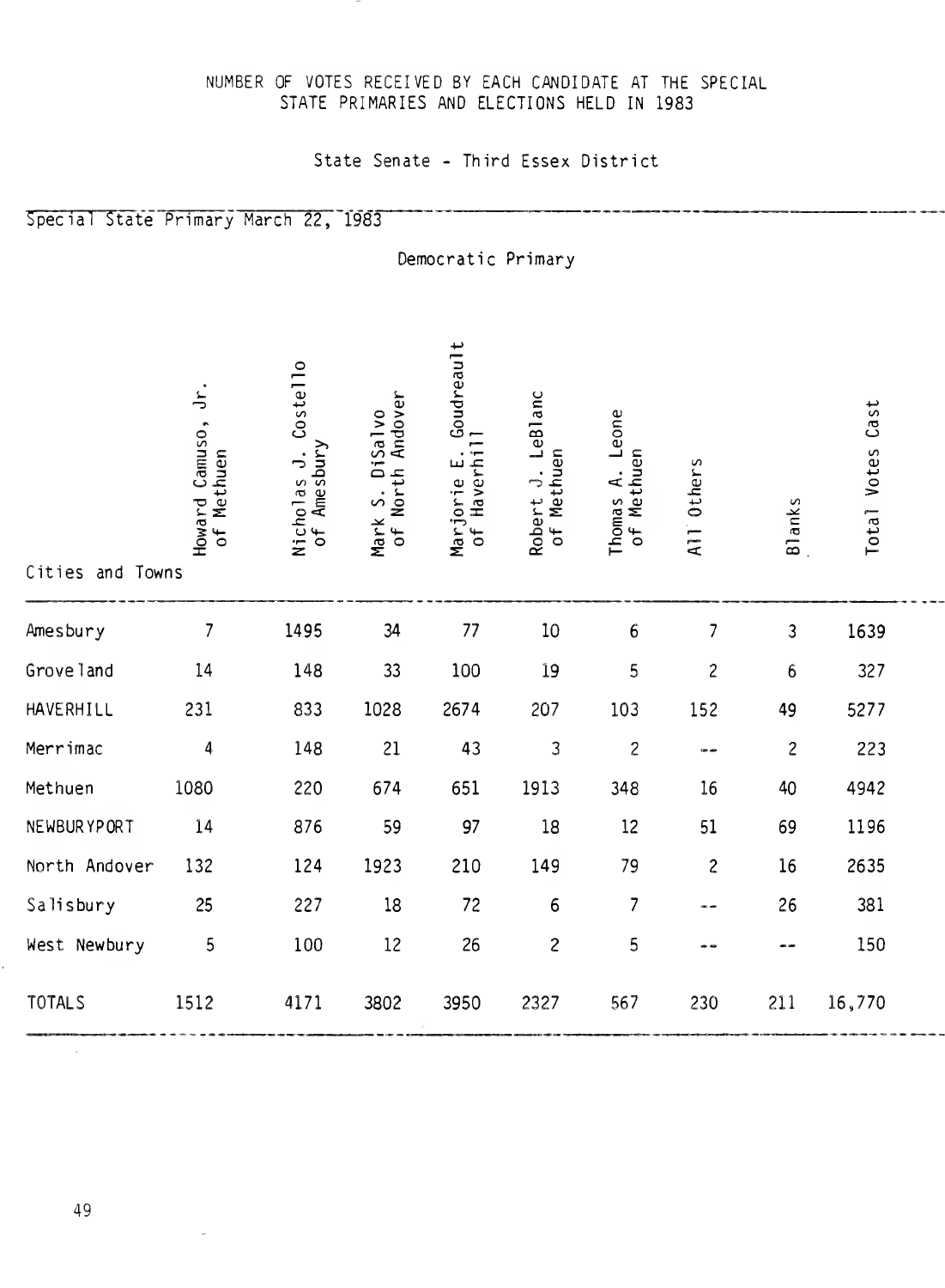## State Senate - Third Essex District

والمناصر المرابط والمرادي

# Special State Primary March 22, 1983

#### Republican Primary

| Cities and Towns | Candidate)<br>Byron J. Matthews<br>of Newburyport<br>(Write-In | Others<br>$\overline{4}$ | <b>Blanks</b>           | Cast<br>Votes<br>Tota1 | $\vec{q}$ |  |
|------------------|----------------------------------------------------------------|--------------------------|-------------------------|------------------------|-----------|--|
| Amesbury         | 223                                                            | 61                       | 21                      | 305                    |           |  |
| Grove land       | 93                                                             | $\mathbf{1}$             | 27                      | 121                    |           |  |
| HAVERHILL        | 983                                                            | 105                      | 112                     | 1200                   |           |  |
| Merrimac         | 76                                                             |                          | 16                      | 92                     |           |  |
| Methuen          | 205                                                            | 96                       | 262                     | 563                    |           |  |
| NEWBURYPORT      | 1308                                                           | $\mathbf 1$              | $18\,$                  | 1327                   |           |  |
| North Andover    | 197                                                            | $12 \,$                  | 122                     | 331                    |           |  |
| Salisbury        | 164                                                            | 4                        | $\overline{\mathbf{4}}$ | 172                    |           |  |
| West Newbury     | 162                                                            | $\overline{c}$           | 9                       | 173                    |           |  |
| <b>TOTALS</b>    | 3411                                                           | 282                      | 591                     | 4284                   |           |  |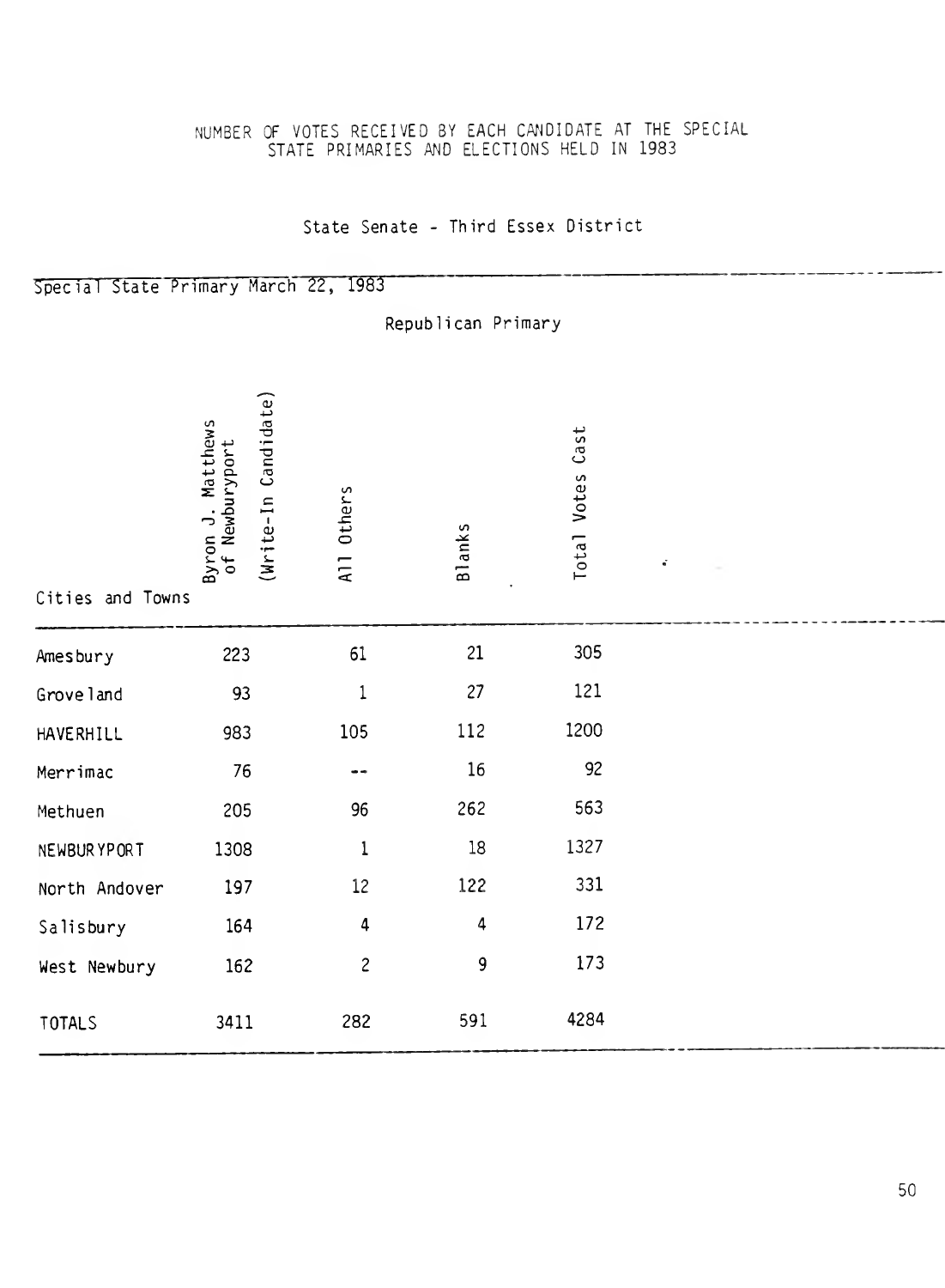$\bar{\phantom{a}}$ 

 $\mathcal{F}$ 

## State Senate - Third Essex District

| Special State Election April 19, 1983 |                                                       |                                                    |                                           |                          |                |                     |  |  |  |  |  |
|---------------------------------------|-------------------------------------------------------|----------------------------------------------------|-------------------------------------------|--------------------------|----------------|---------------------|--|--|--|--|--|
| Cities and Towns                      | Democratic<br>Costello<br>of Amesbury,<br>Nicholas J. | Republican<br>Byron J. Matthews<br>of Newburyport, | of Methuen, Independent<br>Raffi Takesian | Others<br>$\overline{z}$ | <b>Blanks</b>  | Cast<br>Total Votes |  |  |  |  |  |
| Amesbury                              | 2110                                                  | 728                                                | 19                                        |                          | 4              | 2861                |  |  |  |  |  |
| Grove land                            | 313                                                   | 305                                                | $\overline{\phantom{a}}$                  |                          | 4              | 629                 |  |  |  |  |  |
| HAVERHILL                             | 3032                                                  | 3269                                               | 158                                       | 17                       | 13             | 6489                |  |  |  |  |  |
| Merrimac                              | 279                                                   | 257                                                | 5                                         |                          | $\mathbf{1}$   | 542                 |  |  |  |  |  |
| Methuen                               | 2193                                                  | 1391                                               | 1660                                      |                          | 14             | 5258                |  |  |  |  |  |
| NEWBURYPORT                           | 1372                                                  | 2824                                               | 21                                        |                          | 55             | 4272                |  |  |  |  |  |
| North Andover                         | 940                                                   | 868                                                | 115                                       |                          | $\overline{7}$ | 1930                |  |  |  |  |  |
| Salisbury                             | 495                                                   | 574                                                | 19                                        |                          | 31             | 1119                |  |  |  |  |  |
| West Newbury                          | 180                                                   | 378                                                | 5                                         |                          | ۰-             | 563                 |  |  |  |  |  |
| <b>TOTALS</b>                         | 10,914                                                | 10,594                                             | 2009                                      | 17                       | 129            | 23,663              |  |  |  |  |  |

 $\sim$   $\sim$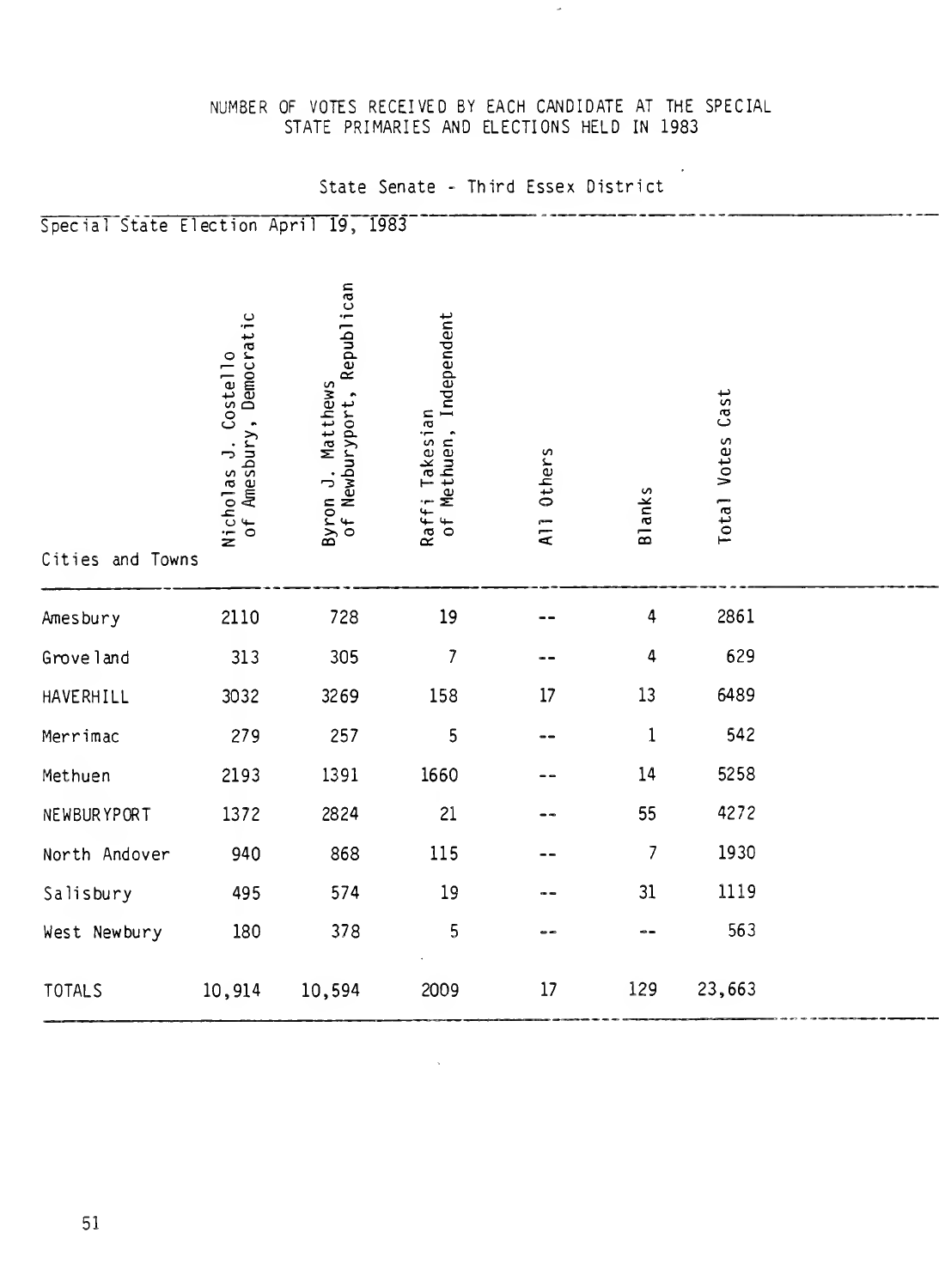State Representative - Second Berkshire District

Special State Primary April 5, 1983

Democratic PrimaryAnne Everest Wojtkowski Christopher F. Smith<br>of Pittsfield Sherwood Guernsey Diana T. Fontana<br>of Dalton of Williamstown Matthew J. Kelly Total Votes Cast John E. Farrell<br>of Dalton of New Ashford of Pittsfield All Others **Blanks** Cities and Towns 503 71 69 23 22 144 5 837 Dalton  $\overline{a}$  $\overline{c}$ 14 10  $\overline{c}$  $\overline{7}$  $\mathbf{1}$ 36 Hancock  $\overline{a}$ --Lanesborough 55 18 104 23 19 76 295 49 New Ashford  $\overline{7}$ 28  $\mathbf{1}$ 13  $\overline{\phantom{a}}$ --95 447 681 14 2118 PITTSFIELD Wd.1 270 92 519  $Wd.2$ Wd.7, Pct.C 42 12 25  $\mathbf 1$  $\overline{4}$ 797 Williamstown 75 41 597 **TOTALS** 905 222 1310 221 503 946  $\mathbf{1}$ 24 4132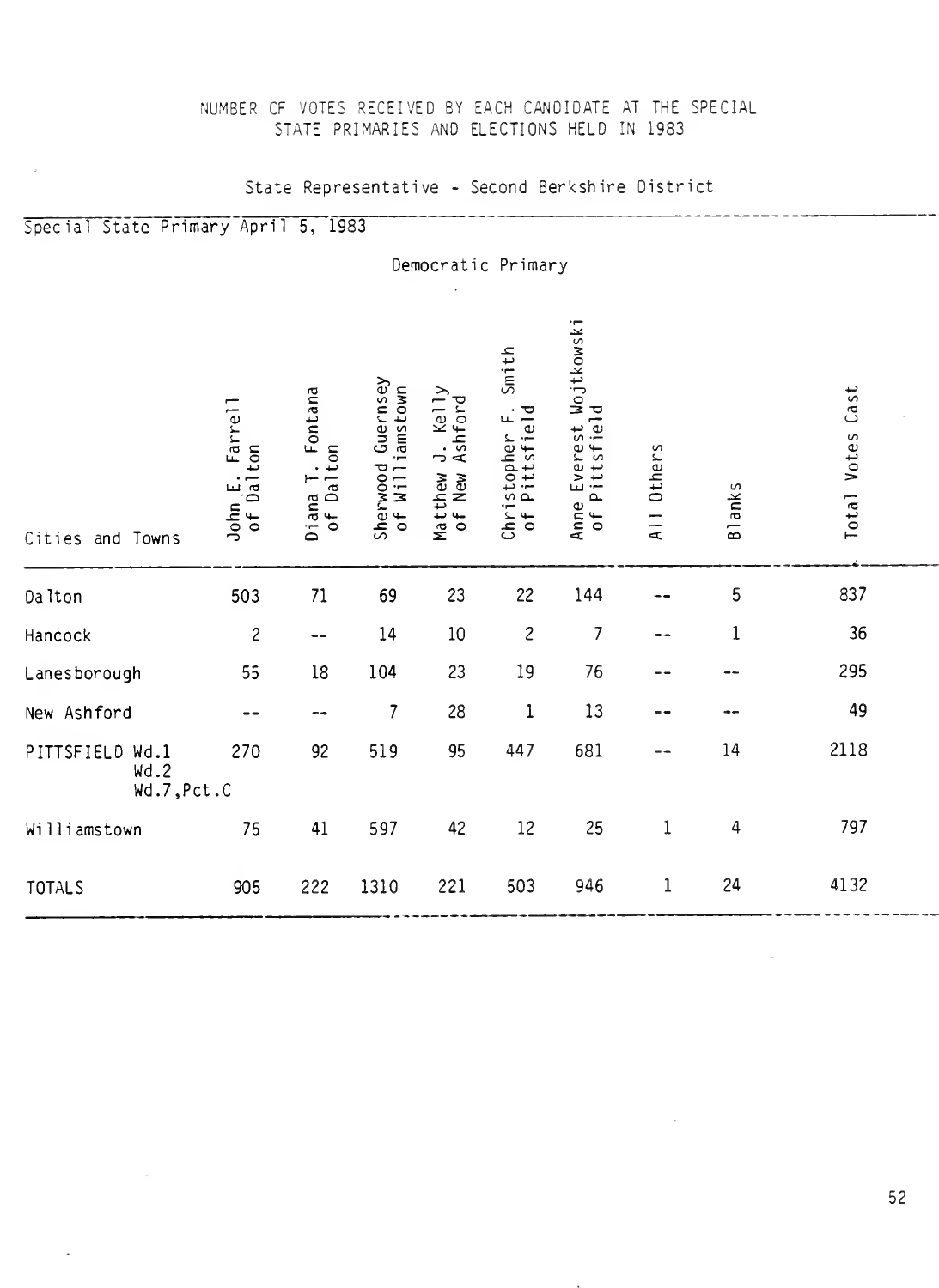$\lambda$ 

#### State Representative - Second Berkshire District

## Special State Primary April 5, 1983

### Republican Primary

| Cities and Towns                          | Chivers<br>Dalton<br>$\vec{\mathsf{k}}$<br>David<br>of Da | ianstown<br>Head<br>っ<br>Marilyn<br>$\overline{\mathbf{z}}$<br>$\sigma$ | E. LePage<br>iamstown<br>ш<br>$\overline{u}$<br>iam<br>$\mathfrak{h}$<br>$\overline{u}$ | Others<br>A <sub>1</sub> | <b>Blanks</b>  | Cast<br>Votes<br>Tota1 |  |
|-------------------------------------------|-----------------------------------------------------------|-------------------------------------------------------------------------|-----------------------------------------------------------------------------------------|--------------------------|----------------|------------------------|--|
| Dalton                                    | 239                                                       | 122                                                                     | 4                                                                                       | $\bullet$                | $\overline{c}$ | 367                    |  |
| Hancock                                   | 4                                                         | 10                                                                      | 8                                                                                       |                          |                | 22                     |  |
| Lanesborough                              | 33                                                        | 36                                                                      | 12                                                                                      | --                       | 1              | 82                     |  |
| New Ashford                               |                                                           | 3                                                                       | 10                                                                                      |                          |                | 13                     |  |
| PITTSFIELD<br>Wd.1<br>Wd.2<br>Wd.7, Pct.C | 115                                                       | 99                                                                      | 16                                                                                      |                          | 1              | 231                    |  |
| Williamstown                              | 36                                                        | 151                                                                     | 171                                                                                     |                          |                | 358                    |  |
| <b>TOTALS</b>                             | 427                                                       | 421                                                                     | 221                                                                                     |                          | 4              | 1073                   |  |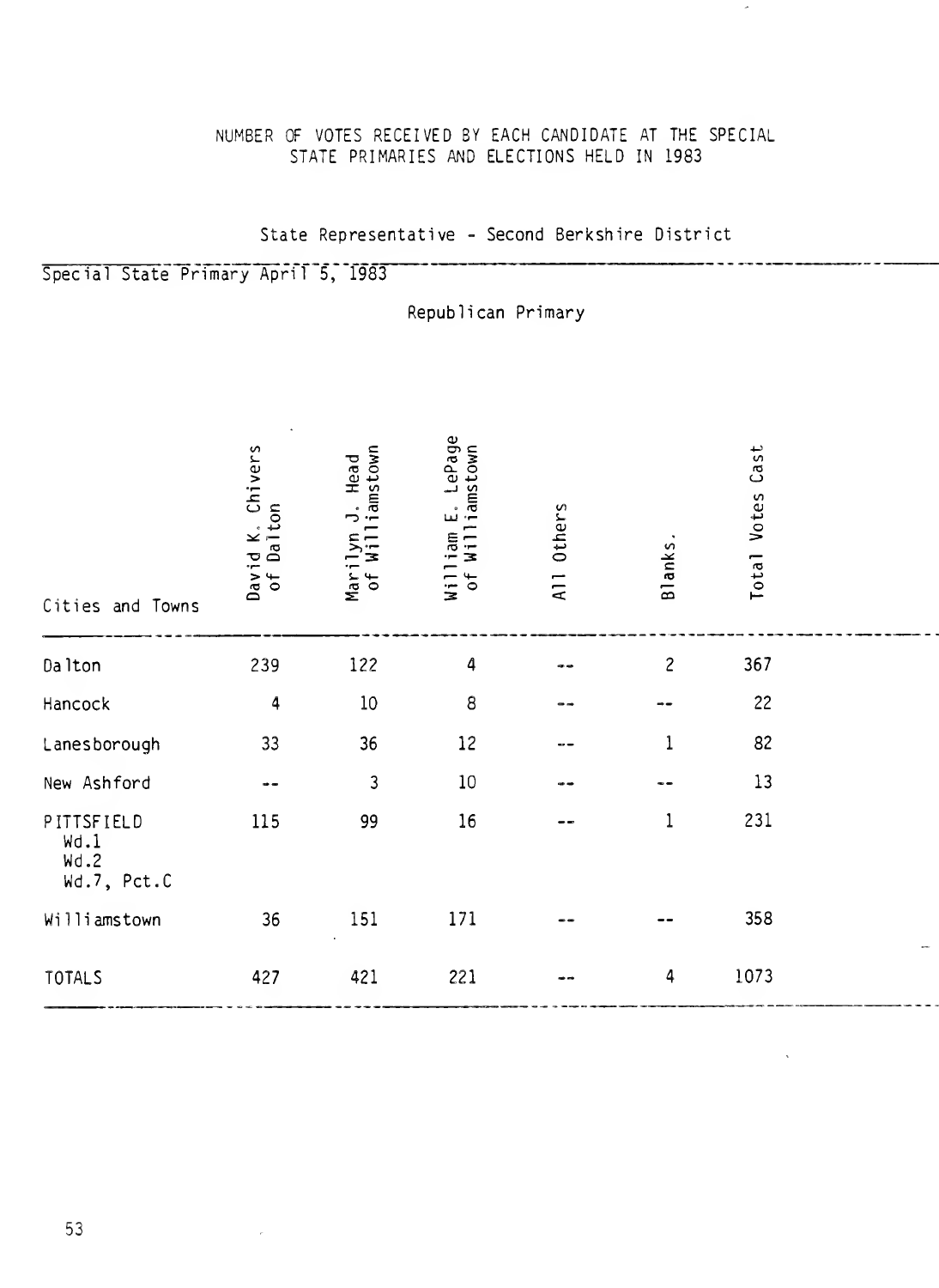$\sim$ 

|                                                                                                          |                                                        | State Representative - Second Berkshire District                  |            |                                                                          |                                                             |  |
|----------------------------------------------------------------------------------------------------------|--------------------------------------------------------|-------------------------------------------------------------------|------------|--------------------------------------------------------------------------|-------------------------------------------------------------|--|
| Special State Election May 3, 1983                                                                       |                                                        |                                                                   |            |                                                                          |                                                             |  |
| Cities and Towns                                                                                         | David K. Chivers<br>of Dalton, Republican              | Williamstown, Democratic<br>Sherwood Guernsey<br>of Williamstown, | All Others | <b>Blanks</b>                                                            | Total Votes Cast                                            |  |
| Dalton, Pct.1<br>Pct.2                                                                                   | 525<br>360                                             | 111<br>135                                                        |            | 1                                                                        | 637<br>495                                                  |  |
| Hancock                                                                                                  | 57                                                     | 69                                                                |            | 1                                                                        | 127                                                         |  |
| Lanesborough                                                                                             | 186                                                    | 216                                                               |            |                                                                          | 402                                                         |  |
| New Ashford                                                                                              | 21                                                     | 24                                                                |            |                                                                          | 45                                                          |  |
| PITTSFIELD<br>Wd.1, Pct. A<br>Β<br>C<br>D<br>Wd.2, Pct.<br>$\overline{A}$<br>В<br>C<br>D<br>Wd.7, Pct. C | 84<br>84<br>72<br>99<br>27<br>27<br>$70\,$<br>88<br>71 | 155<br>166<br>140<br>195<br>86<br>72<br>137<br>182<br>144         |            | 1<br>$\begin{array}{c} 2 \\ 2 \\ 1 \end{array}$<br>$\mathbf 1$<br>1<br>1 | 240<br>250<br>212<br>296<br>115<br>100<br>208<br>271<br>216 |  |
| Williamstown, Pct.1<br>Pct.2<br>Pct.3                                                                    | 155<br>91<br>90                                        | 395<br>289<br>234                                                 |            | $\frac{1}{1}$                                                            | 550<br>381<br>325                                           |  |

2107 2750 -- 13 4870

**TOTALS**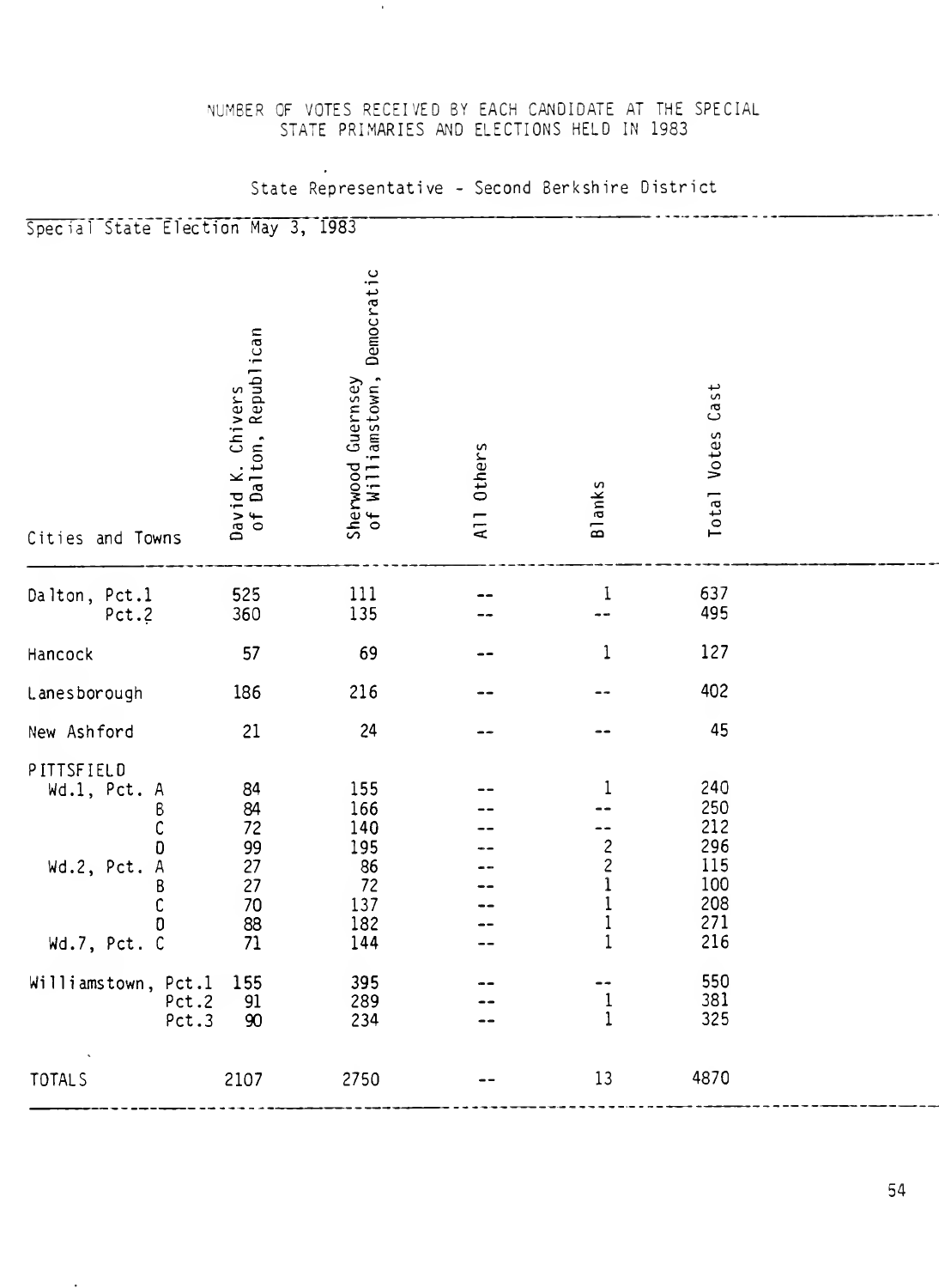State Representative - Ninth Plymouth District

 $\bullet$ 

Special State Primary April 5, 1983

 $\bar{z}$ 

J.

| Cities and Towns                                                                   | Arnone<br>Brockton<br>$\vec{L}$<br>$Part$<br>of | Carchidi<br>ncis P. Ca<br>Brockton<br>Francis<br>of Broc | Conefrey<br>ald E. Con<br>Brockton<br>Gerald<br>$\sigma$ | Guillette<br>Brockton<br>Raymond<br>of Broc | Hancock<br>rice F. Ha<br>Brockton<br>Maurice<br>$\mathfrak{o}^{\mathfrak{f}}$ | Kennedy<br>Thomas P. Ke<br>of Brockton<br>$\mathfrak{g}$ | Murphy<br>ria M. Mur<br>Brockton<br>Marcia<br>$\sigma$ f | Pecevich<br>Allyne Marie<br>of Brockton | Zaccaro<br>Richard J. Z<br>of Brockton | Others<br>A11 | Blanks | Cast<br>Votes<br>Total |
|------------------------------------------------------------------------------------|-------------------------------------------------|----------------------------------------------------------|----------------------------------------------------------|---------------------------------------------|-------------------------------------------------------------------------------|----------------------------------------------------------|----------------------------------------------------------|-----------------------------------------|----------------------------------------|---------------|--------|------------------------|
| <b>BROCKTON</b><br>Wd.<br>$\frac{1}{2}$ ,<br>Wd.<br>Wd.<br>Pct.C,D<br>Wd. 4, Pct.A | 1283                                            | 131                                                      | 119                                                      | 390                                         | 537                                                                           | 1823                                                     | 597                                                      | 611                                     | 107                                    | ĺ             | 131    | 5730                   |
| TOTALS                                                                             | 1283                                            | 131                                                      | 119                                                      | 390                                         | 537                                                                           | 1823                                                     | 597                                                      | 611                                     | 107                                    | $\mathbf 1$   | 131    | 5730                   |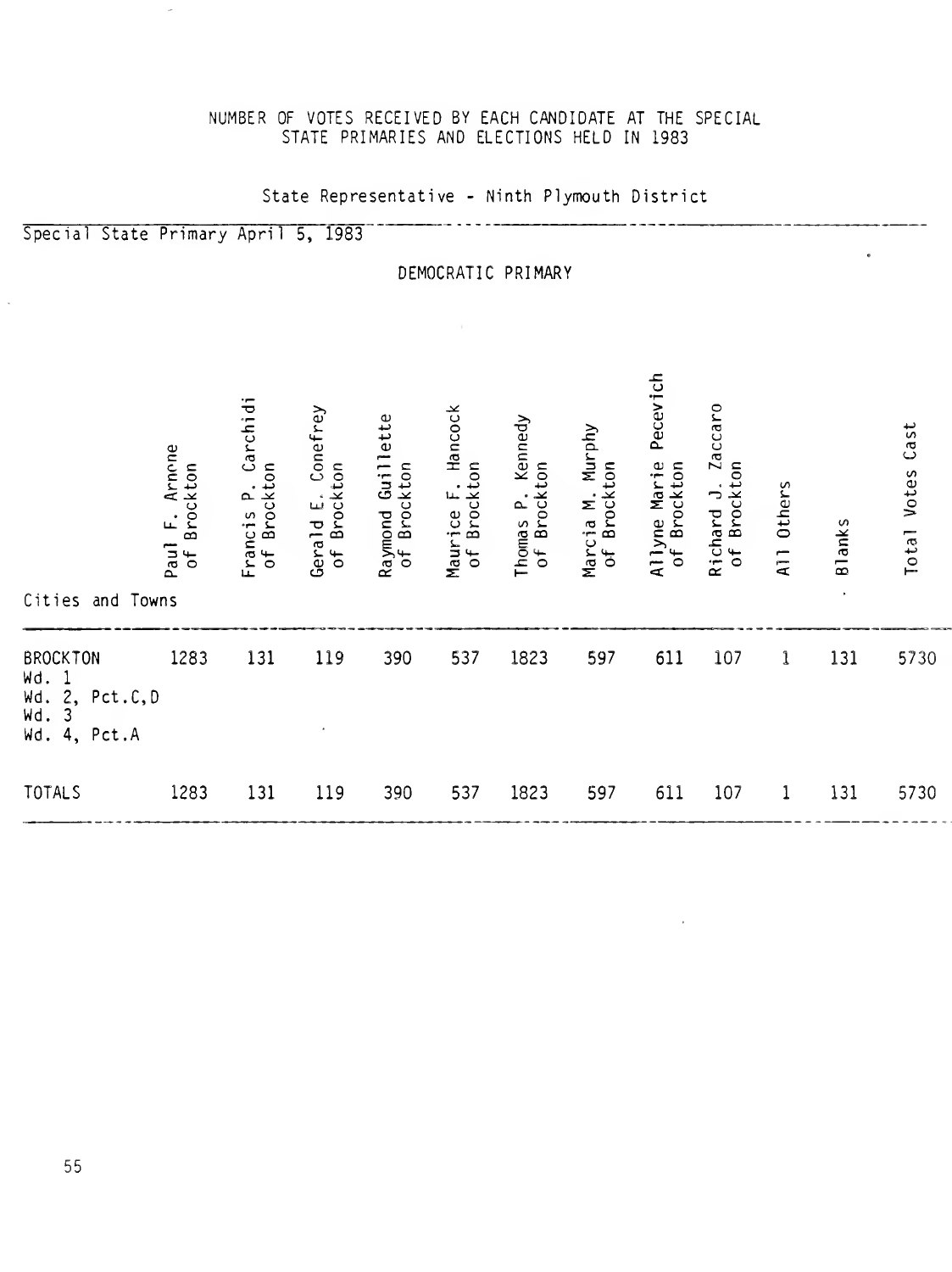State Representative - Ninth Plymouth District

Special State Primary April 5, 1983

| Cities and Towns                                  | Novak<br>Lawrence P. N<br>of Brockton | Others<br>$\overline{A}$ | <b>Blanks</b> | Cast<br>Votes<br>Total |  |
|---------------------------------------------------|---------------------------------------|--------------------------|---------------|------------------------|--|
| <b>BROCKTON</b>                                   | 357                                   | $\overline{\mathbf{4}}$  | 43            | 404                    |  |
| Wd. 1<br>Wd. 2, Pct.C, D<br>Wd. 3<br>Wd. 4, Pct.A |                                       |                          |               |                        |  |
| <b>TOTALS</b>                                     | 357                                   | 4                        | 43            | 404                    |  |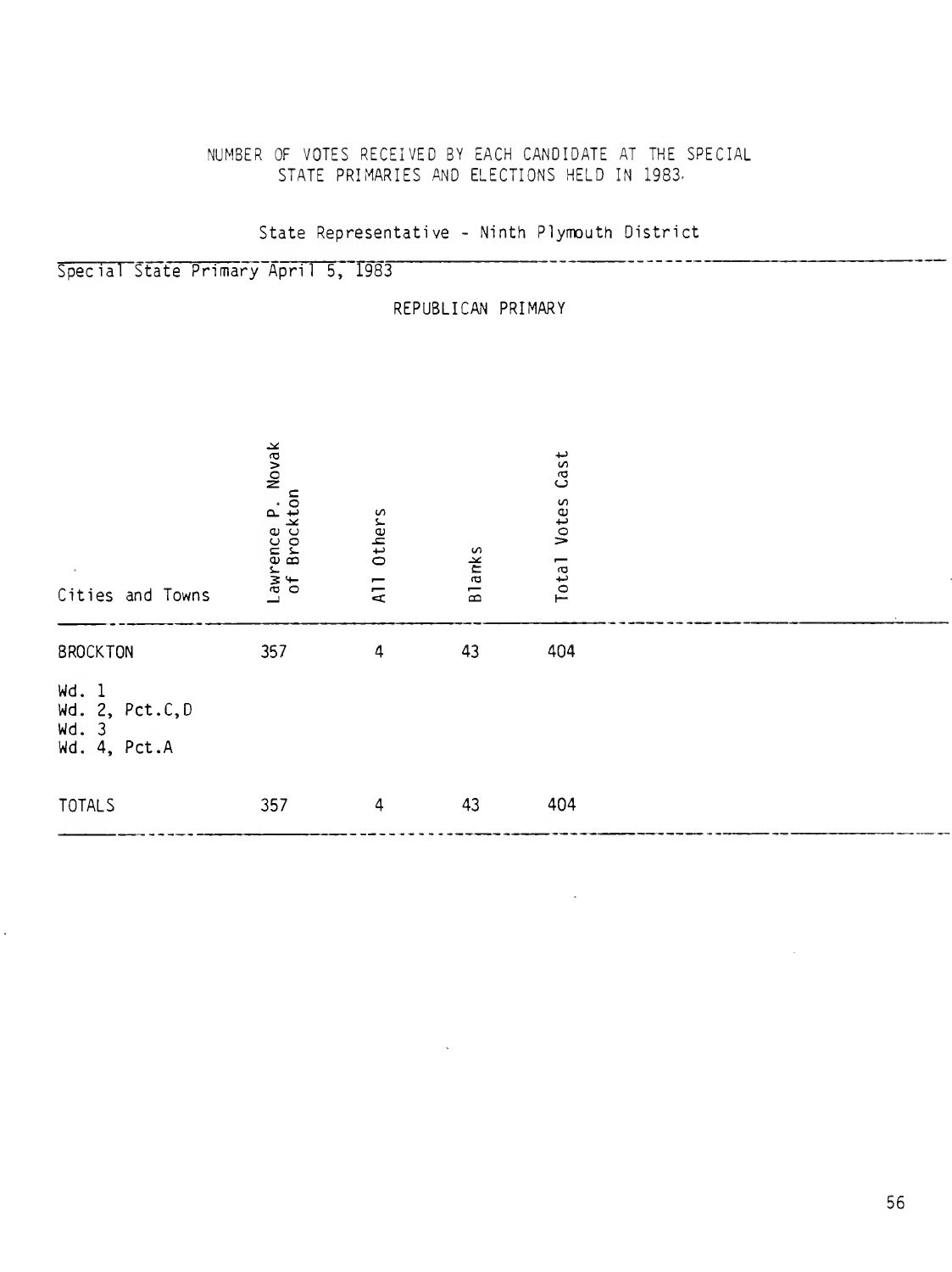$\sim$ 

State Representative - Ninth Plymouth District

| Speical State Election May 3, 1983 |                                              |                                              |            |                          |                     |  |
|------------------------------------|----------------------------------------------|----------------------------------------------|------------|--------------------------|---------------------|--|
| Cities and Towns                   | Thomas P. Kennedy<br>of Brockton, Democratic | Lawrence P. Novak<br>of Brockton, Republican | All Others | <b>Blanks</b>            | Cast<br>Total Votes |  |
| BROCKTON<br>Wd. 1, Pct. A          | 279                                          | 147                                          |            | 11                       | 437                 |  |
| 8                                  | 297                                          | 179                                          | on en      | 13                       | 489                 |  |
| $\mathsf C$                        | 167                                          | 92                                           |            | $\overline{7}$           | 266                 |  |
| $\mathsf D$                        | 163                                          | 98                                           |            | $11\,$                   | 272                 |  |
| Wd. 2, Pct. C                      | 230                                          | 53                                           |            | 4                        | 287                 |  |
| D                                  | 411                                          | 126                                          |            | 4                        | 541                 |  |
| Wd. 3, Pct. A                      | 333                                          | 241                                          | --         | $\overline{\phantom{a}}$ | 581                 |  |
| B                                  | 326                                          | 182                                          |            | 6                        | 514                 |  |
| $\mathsf C$                        | 377                                          | 180                                          |            | 3                        | 560                 |  |
| ${\mathsf D}$                      | 223                                          | 157                                          |            | 6                        | 386                 |  |
| Wd. 4, Pct. A                      | 220                                          | 53                                           |            | $\pmb{4}$                | 277                 |  |
| <b>TOTALS</b>                      | 3026                                         | 1508                                         |            | 76                       | 4610                |  |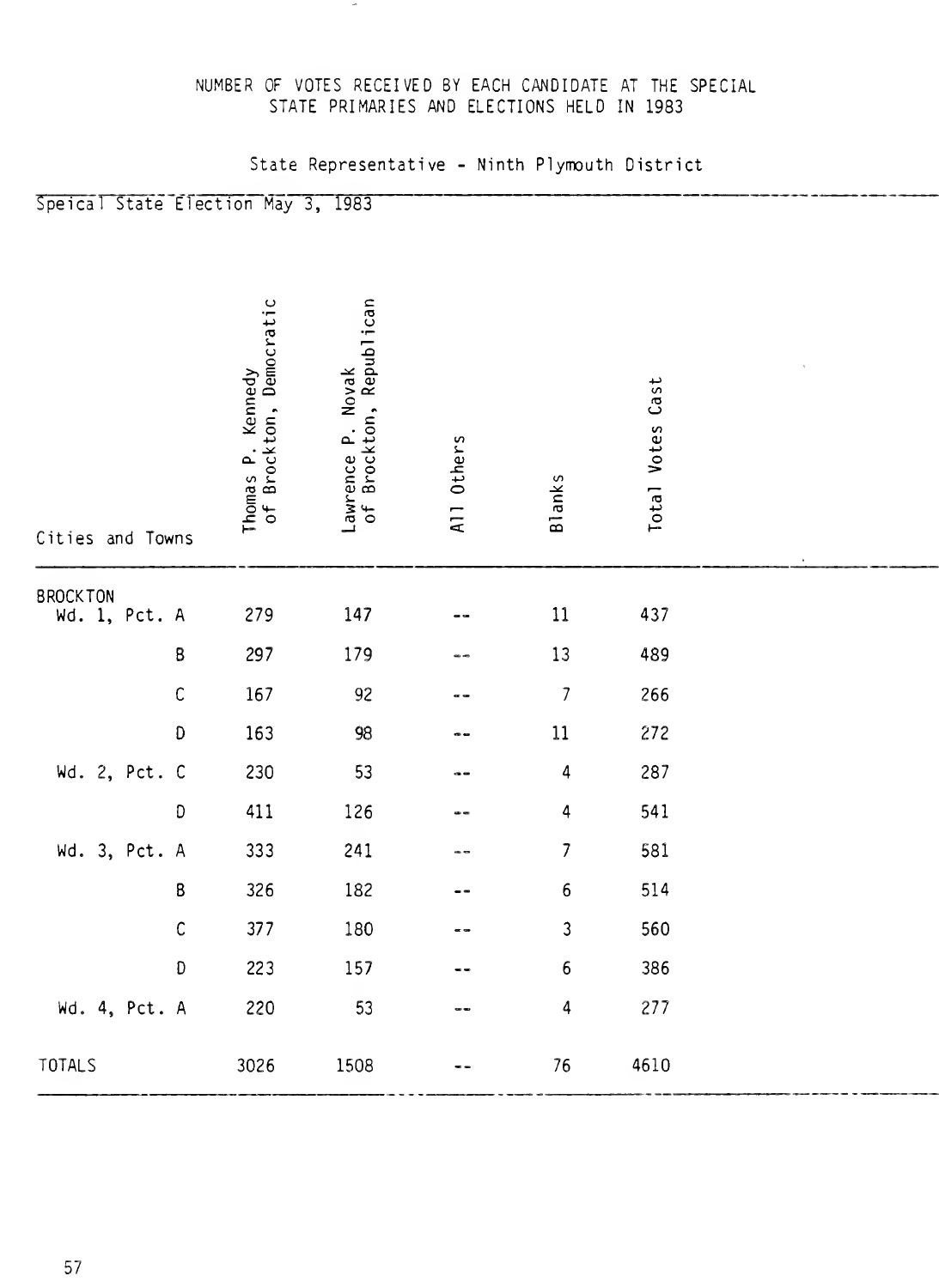State Representative - Fourth Plymouth District

Special State Primary April 12, 1983

| Cities and Towns | Frank M. Hynes<br>of Marshfield | n G. Keefe<br>Marshfield<br>John G.<br>$\mathfrak{b}$ | sbet<br>Nisbe<br>tuate<br>$\cdot$ $\cdot$ $\leftarrow$<br>ш 9<br>9<br>John<br>$\mathfrak{b}$ | Rapacz<br>ield<br>$\ddot{5}$<br>><br>Richard<br>of Mars | ins<br>M. Scoll<br>shfield<br>Σ<br>Mar<br>Dennis<br>of Mar | P<br>shfiel<br>White<br>Mar <sup>.</sup><br>Connie<br>$\mathfrak{b}$ | White<br>യ<br>$\mathbf{B}$<br>ᆂ<br>Timothy<br>of Sci | Others<br>A11            | <b>Blanks</b> | Cast<br>Votes<br>Total |  |
|------------------|---------------------------------|-------------------------------------------------------|----------------------------------------------------------------------------------------------|---------------------------------------------------------|------------------------------------------------------------|----------------------------------------------------------------------|------------------------------------------------------|--------------------------|---------------|------------------------|--|
| Marshfield       | 1158                            | 112                                                   | 57                                                                                           | 787                                                     | 202                                                        | 1046                                                                 | 68                                                   |                          | 29            | 3459                   |  |
| Scituate         | 401                             | 37                                                    | 313                                                                                          | 301                                                     | 25                                                         | 328                                                                  | 652                                                  | $\sim$ $\sim$            | 25            | 2082                   |  |
| <b>TOTALS</b>    | 1559                            | 149                                                   | 370                                                                                          | 1088                                                    | 227                                                        | 1374                                                                 | 720                                                  | $\overline{\phantom{a}}$ | 54            | 5541                   |  |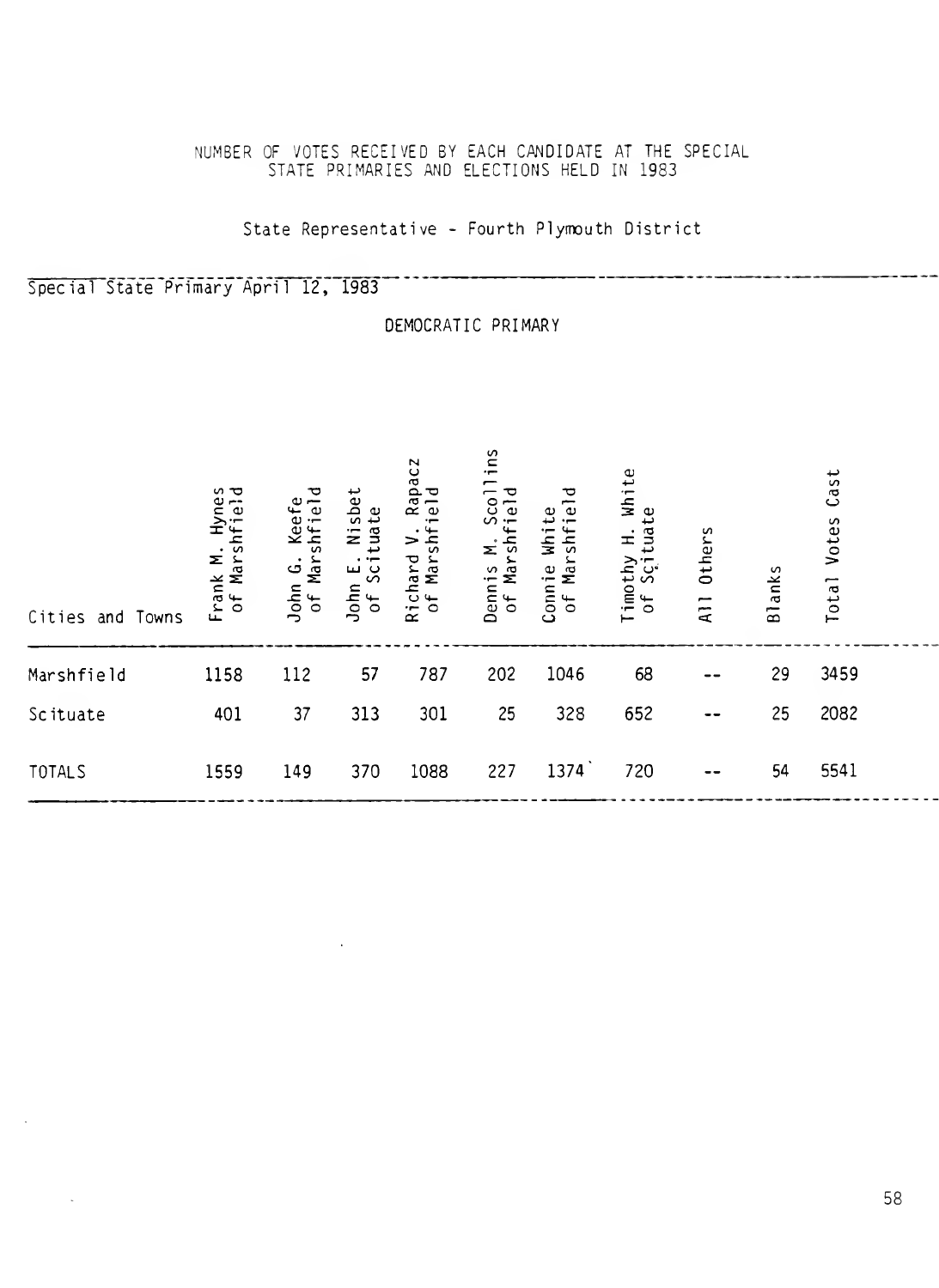State Representative - Fourth Plymouth District

\_\_\_\_\_\_\_\_\_\_\_\_\_\_\_\_\_\_\_\_

Special State Primary April 12, 1983

REPUBLICAN PRIMARY

| Cities and Towns | Bowker<br>$\mathbf{a}^{\mathbf{r}}$<br>istopher I<br>Scituate<br>$rac{1}{\sigma}$ | Doherty<br>$\overline{\phantom{a}}$<br>Marshfiel<br>Hubbard<br>Anna<br>of M | Others<br>A11 | Blanks | Cast<br>Votes<br><b>Total</b> |  |
|------------------|-----------------------------------------------------------------------------------|-----------------------------------------------------------------------------|---------------|--------|-------------------------------|--|
| Marshfield       | 182                                                                               | 460                                                                         |               | 36     | 678                           |  |
| Scituate         | 463                                                                               | 202                                                                         |               | 11     | 676                           |  |
| <b>TOTALS</b>    | 645                                                                               | 662                                                                         |               | 47     | 1354                          |  |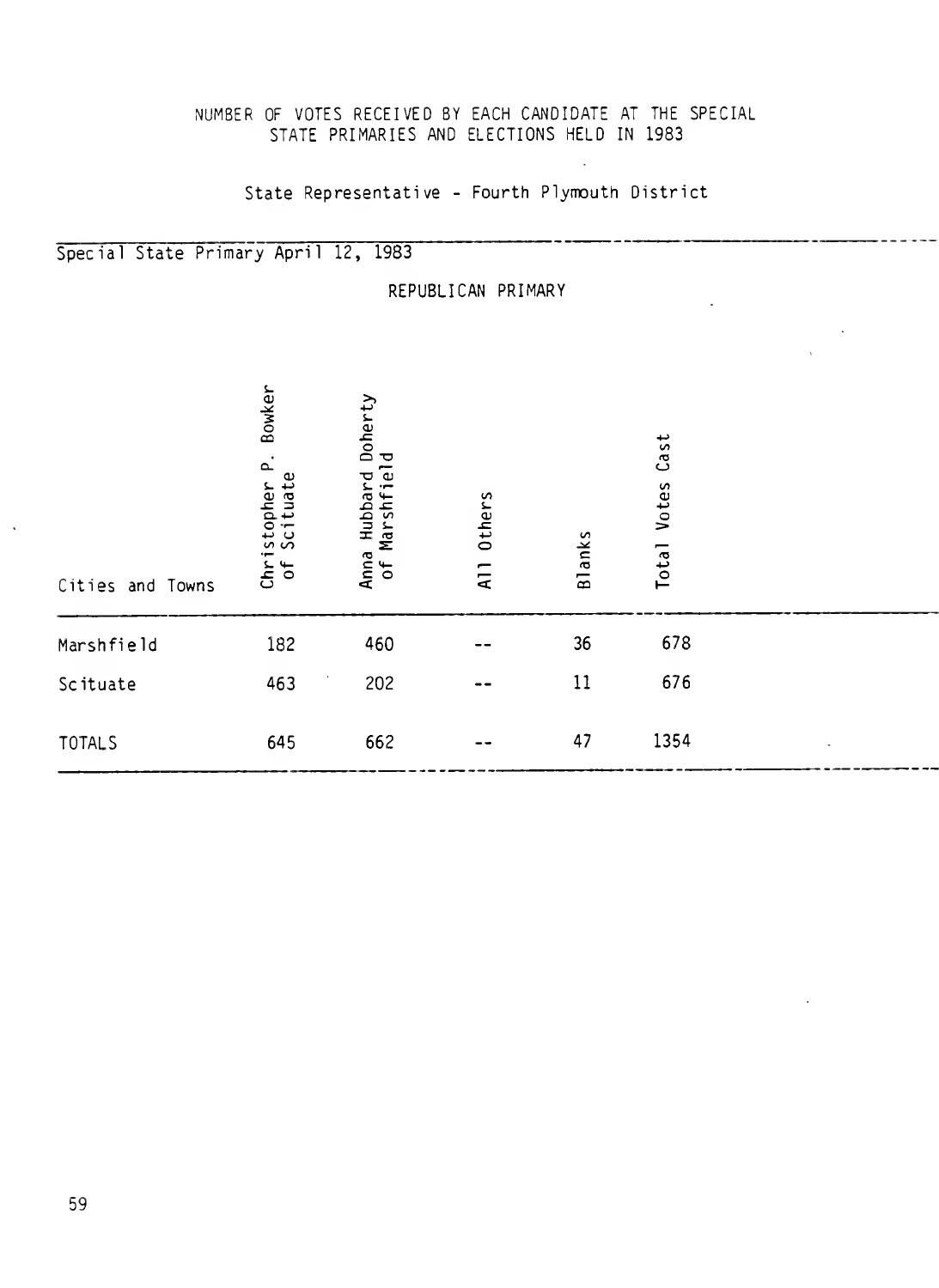State Representative - Fourth Plymouth District

Special State Election May 10, 1983

| Cities and Towns |                         | Republican<br>Anna Hubbard Doherty<br>of Marshfield, | of Marshfield, Democratic<br>Hynes<br>Frank M. | Others<br>$\overline{A}$ | <b>Blanks</b>  | Cast<br>Total Votes | $\vec{a}$ |
|------------------|-------------------------|------------------------------------------------------|------------------------------------------------|--------------------------|----------------|---------------------|-----------|
| Marshfield Pct.1 |                         | 473                                                  | 308                                            |                          | 3              | 784                 |           |
|                  | $\overline{c}$          | 481                                                  | 513                                            |                          | 4              | 998                 |           |
|                  | 3                       | 363                                                  | 602                                            |                          | $\overline{7}$ | 972                 |           |
|                  | $\overline{\mathbf{4}}$ | 365                                                  | 564                                            |                          | 4              | 933                 |           |
| Scituate Pct.    | $\mathbf{1}$            | 160                                                  | 167                                            |                          | $\mathbf 1$    | 328                 |           |
|                  | $\mathbf{2}$            | 205                                                  | 147                                            | 3                        | $\mathsf 3$    | 358                 |           |
|                  | 3                       | 202                                                  | 160                                            | $\,1$                    | $\mathbf{1}$   | 364                 |           |
|                  | 4                       | 127                                                  | 141                                            |                          | $\overline{c}$ | 270                 |           |
|                  | 5                       | 179                                                  | 151                                            |                          | $\overline{c}$ | 332                 |           |
|                  | $\boldsymbol{6}$        | 131                                                  | 170                                            | $\mathbf 1$              | 6              | $\cdot$<br>308      |           |
|                  | $\overline{7}$          | 164                                                  | 172                                            |                          |                | 336                 |           |
| <b>TOTALS</b>    |                         | 2850                                                 | 3095                                           | 5                        | 33             | 5983                |           |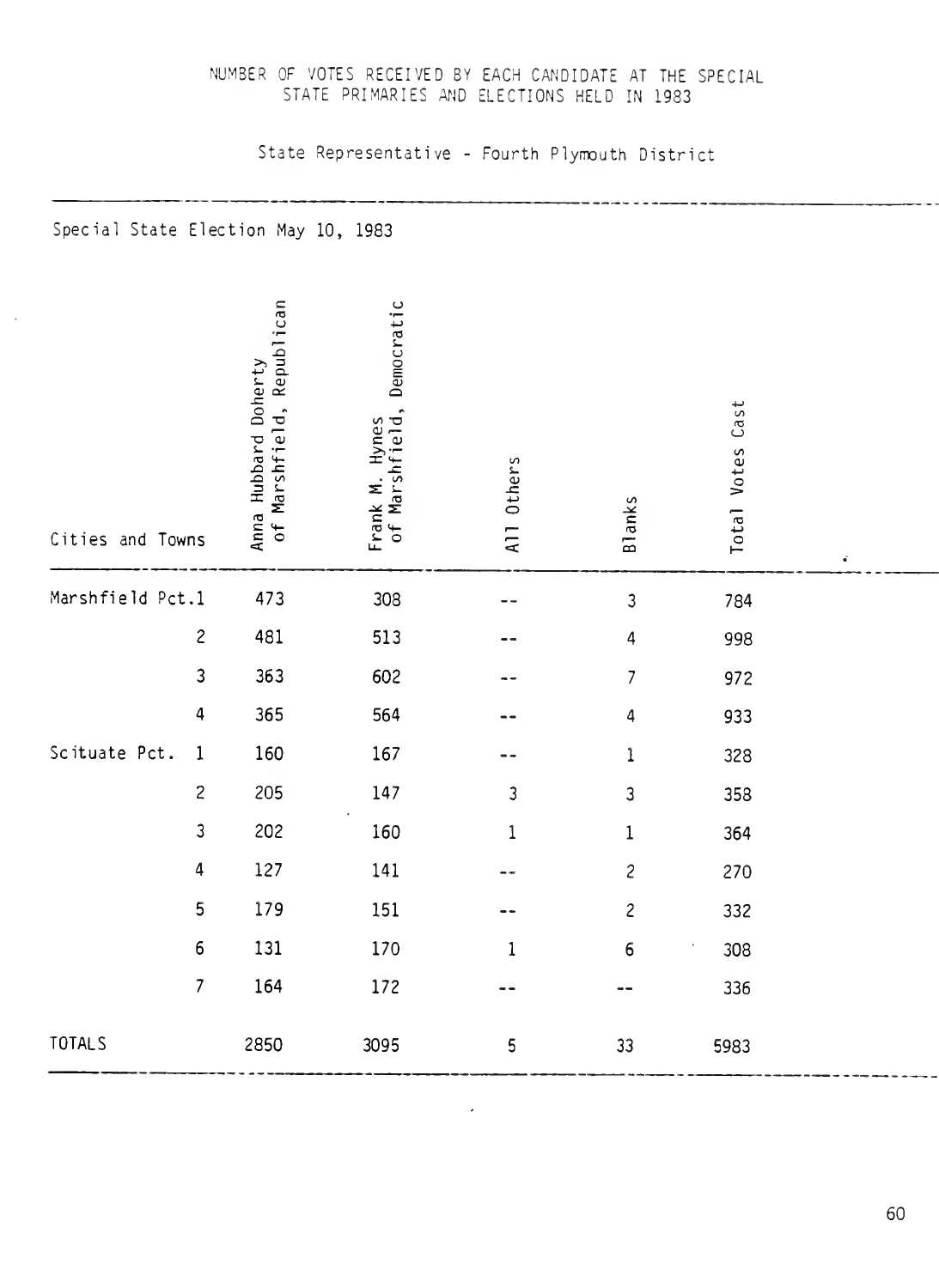State Representative - First Essex District

Special State Primary August 16, 1983

| Cities and Towns | Chouinard<br>sbury<br>$\bullet$<br>$\sim$<br>Sai<br>Robert<br>$\sigma$ | Fournier<br>Amesbury<br>$\mathbb{R}$<br>ш<br>Henry<br>$\mathfrak{b}$ | Hildt<br>Amesbury<br>$\vec{\mathbf{A}}$<br>Barbara<br>$\mathfrak{b}$ | Knowles<br>sbury<br>$\sim$<br>$\overline{a}$<br>Fred<br>of : | McNulty<br>Amesbury<br>Lee<br>Kevin<br>$\sigma$ | S<br>ð<br>$\cdot$ $-$<br>Papou1<br>sbury<br>$\overline{\text{Sel}}$<br>Anthony<br>of Sal | Newburyport<br>Zabriskie<br>Drew<br>of I | Others<br>A <sub>1</sub> | <b>Blanks</b>  | Cast<br>Votes<br>Total |
|------------------|------------------------------------------------------------------------|----------------------------------------------------------------------|----------------------------------------------------------------------|--------------------------------------------------------------|-------------------------------------------------|------------------------------------------------------------------------------------------|------------------------------------------|--------------------------|----------------|------------------------|
| Amesbury         | 107                                                                    | 984                                                                  | 685                                                                  | 73                                                           | 29                                              | 81                                                                                       | 193                                      |                          | $\overline{c}$ | 2154                   |
| NEWBURYPORT      | 551                                                                    | 176                                                                  | 653                                                                  | 144                                                          | 3                                               | 147                                                                                      | 873                                      | --                       | 39             | 2586                   |
| Salisbury        | 293                                                                    | 59                                                                   | 87                                                                   | 188                                                          | $\mathbf{Z}$                                    | 305                                                                                      | 96                                       | 1                        | 34             | 1065                   |
| <b>TOTALS</b>    | 951                                                                    | 1219                                                                 | 1425                                                                 | 405                                                          | 34                                              | 533                                                                                      | 1162                                     | 1                        | 75             | 5805                   |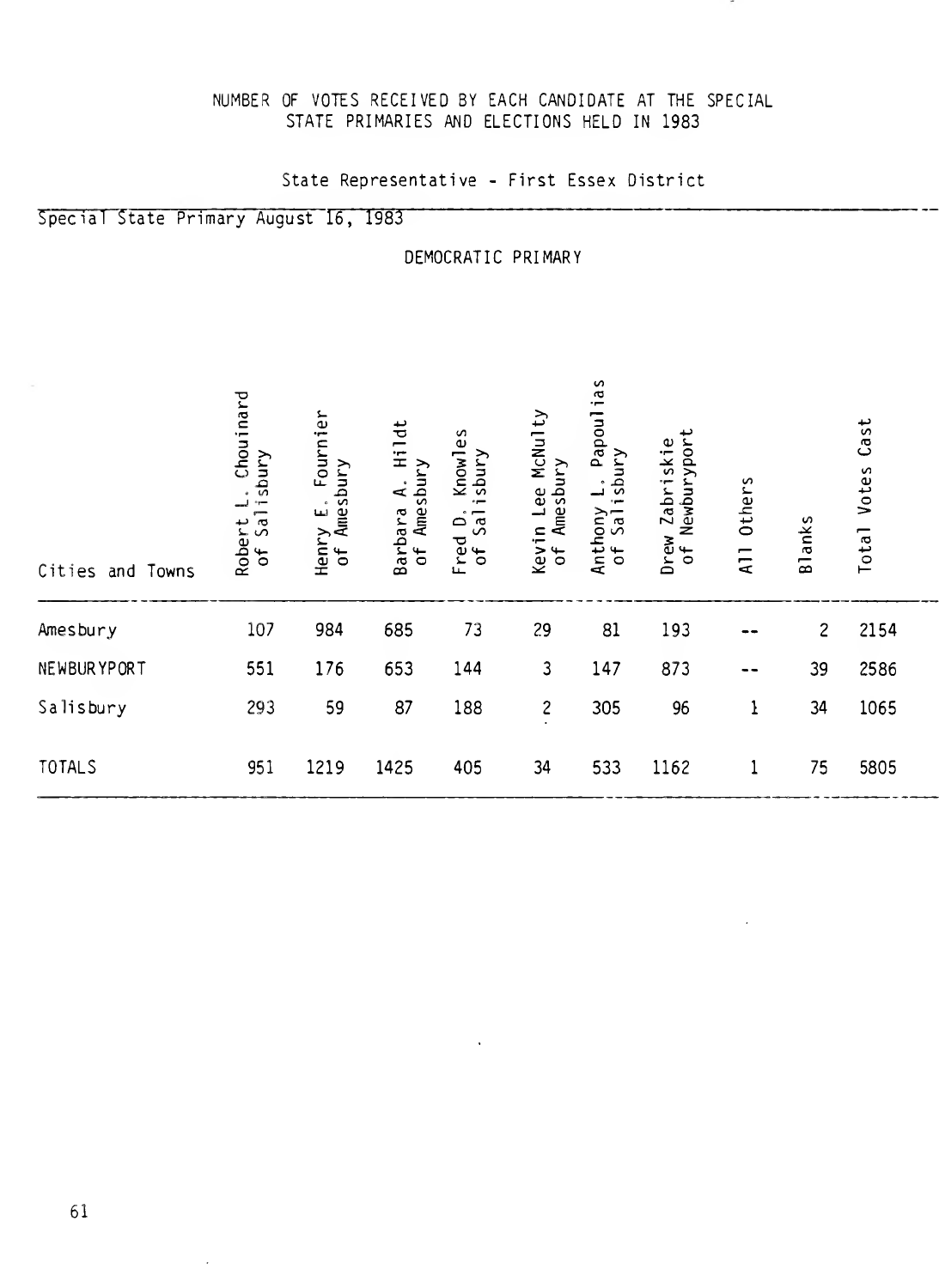State Representative - First Essex District

Special State Primary August 16, 1983

#### REPUBLICAN PRIMARY

| Cities and Towns   | Nomination<br>$\mathbf{e}$ | All Others | <b>Blanks</b>    | Cast<br>Votes<br><b>Total</b> |  |
|--------------------|----------------------------|------------|------------------|-------------------------------|--|
| Amesbury           |                            | 118        | $\boldsymbol{6}$ | 124                           |  |
| <b>NEWBURYPORT</b> |                            | 118        | 21               | 139                           |  |
| Salisbury          |                            | 43         | 15               | 58                            |  |
| <b>TOTALS</b>      |                            | 279        | 42               | 321                           |  |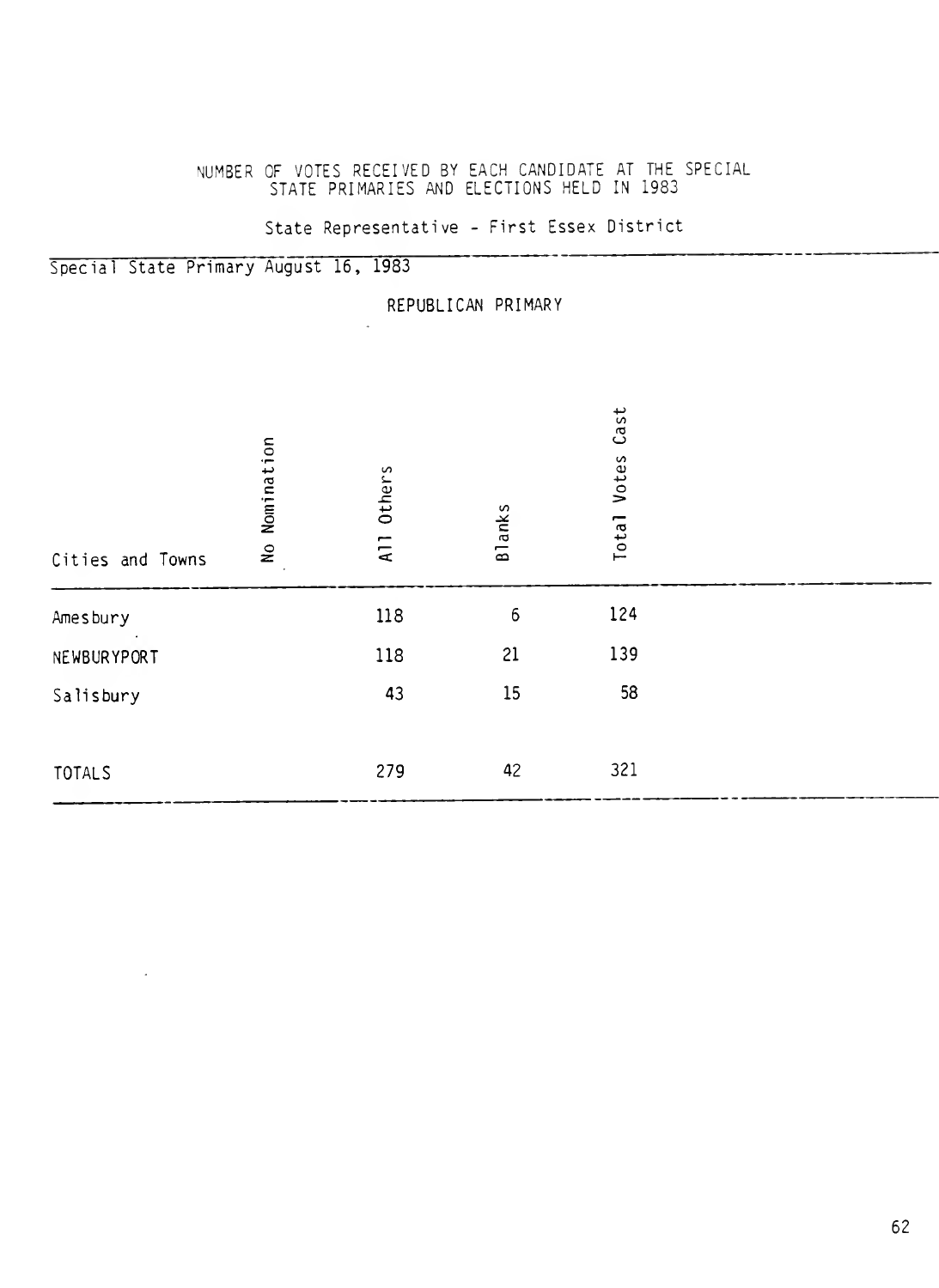## State Representative - First Essex District

| Special State Election September 13, 1983 |                                                    |                                      |                  |                     |  |
|-------------------------------------------|----------------------------------------------------|--------------------------------------|------------------|---------------------|--|
| Cities and Towns                          | Democratic<br>Barbara A. Hildt<br>of Amesbury, Den | Other <sub>s</sub><br>$\overline{A}$ | <b>Blanks</b>    | Cast<br>Total Votes |  |
| Amesbury Pct. 1                           | 95                                                 | 15                                   | $\mathbf{1}$     | $111$               |  |
| $\mathbf{c}$                              | 93                                                 | 40                                   | $\mathbf 1$      | 134                 |  |
| 3                                         | 91                                                 | 20                                   | 3                | 114                 |  |
| 4                                         | 62                                                 | 15                                   | $\overline{c}$   | 79                  |  |
| 5                                         | 99                                                 | 26                                   | --               | 125                 |  |
| 6                                         | 115                                                | 22                                   | 9                | 146                 |  |
| NEWBURYPORT<br>Wd. 1, Pct. 1              | 85                                                 | . .                                  | 7                | 92                  |  |
| Wd. 2, Pct. 1                             | 58                                                 |                                      | 5                | 63                  |  |
| Wd. 3, Pct. 1                             | 60                                                 | $\mathbf{2}$                         | $\bf 8$          | 70                  |  |
| Wd. 4, Pct. 1                             | 72                                                 | $\overline{c}$                       | 9                | 83                  |  |
| Wd. 5, Pct. 1                             | 59                                                 | $\mathfrak{Z}$                       | 10 <sub>10</sub> | 72                  |  |
| Wd. 6, Pct. 1                             | 76                                                 | $\mathbf{1}$                         | $\mathsf g$      | 86                  |  |
| Salisbury                                 | 97                                                 | 8                                    | $\overline{7}$   | 112                 |  |
| TOTAL <sub>S</sub>                        | 1062                                               | 154                                  | 71               | 1287                |  |